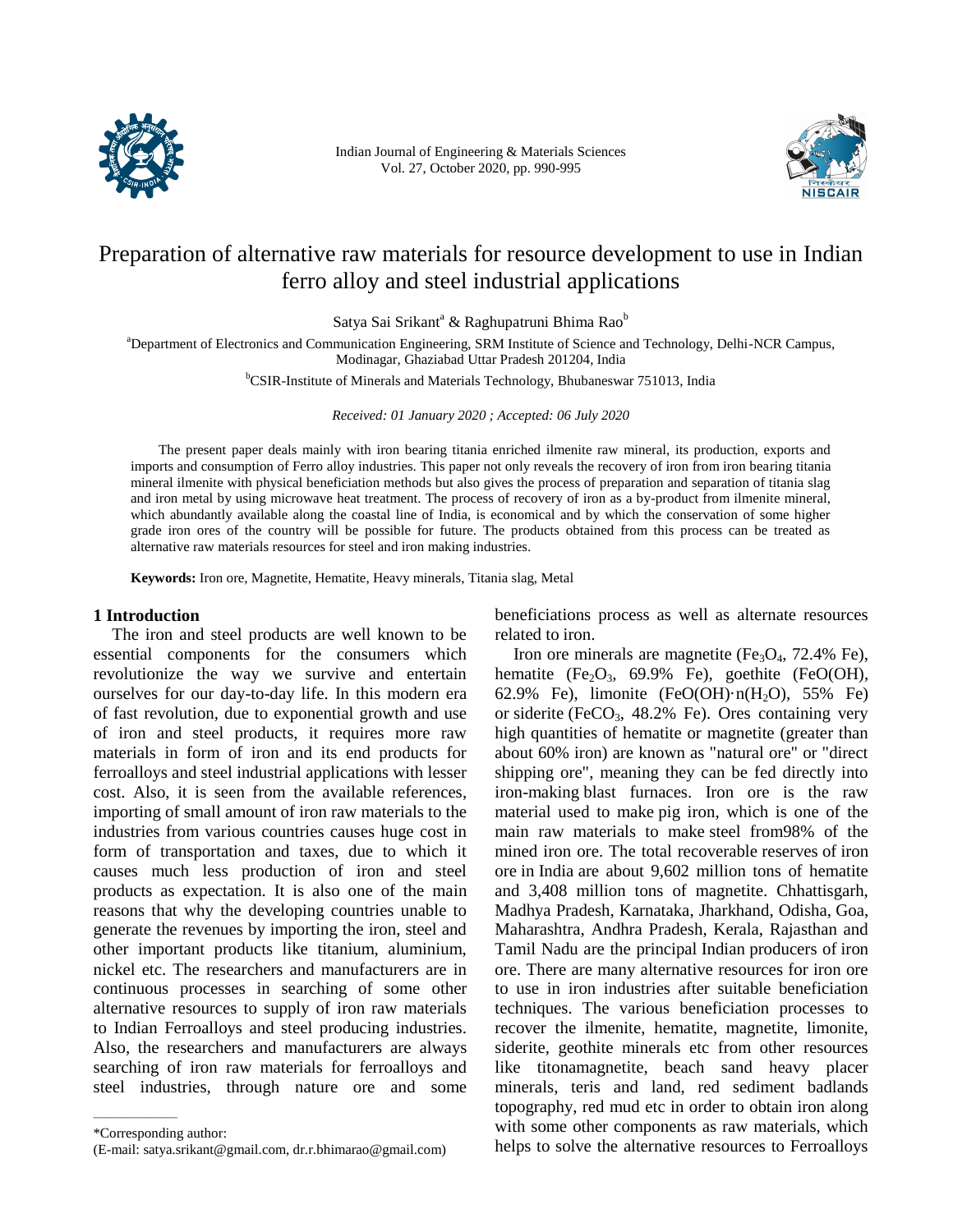and steel manufacturers. Many industries are not only recovering the iron ore minerals but also recovering the raw materials as pig iron and its associated bye products such as titanium products, etc through various beneficiation processes. This helps a lot to supply the pig iron and its bye products as alternative resources of raw materials to ferroalloys and steel making industries. Magnetite is being recovered from sulphide ore plant tailings as well as from red mud obtained from alumina plants and also can be recovered from chromite over burden of Sukinda valley. The most and economical deposits are ilmenite and magnetite. Magnetite is being recovered as by product from copper, lead, zinc ores tailings. Similarly large amount of magnetite is being recovered as by product from uranium plant tailings. There are many researchers worked in this area to recover titanium product and iron but work related to microwave energy for recovery of iron metal from ilmenite is so far not attempted by many researchers. Hence this present paper deals with the recovery of iron from ilmenite mineral by physical beneficiation process as well as recovery as bye product from ilmenite slag process. By this process, the consumption high grade iron ore can be saved for future.

## **2 Materials and Methods**

All the samples of iron bearing titania minerals ilmenite, leucoxene etc were recovered from the total heavy minerals of beach sand heavy placer minerals of India i.e from the states Kerala, Andhra Pradesh, Odisha, West Bengal, Maharashtra etc based on IBM published data<sup>1</sup>. The minerals containing ilmenite production, their exports, imports and their utilisation were investigated with the reference IBM published data<sup>1</sup> and are mostly used in Ferro-alloy industries. These data were also interpreted with reference to Response Methodology<sup>2-4</sup>. Initiallyall the samples were ground and subjected to low intensity magnetic separator and the magnetic recovered were further subjected for grinding to  $d_{80}(50 \text{ microns})$  and again subjected to low intensity magnetic separator to recover enriched iron product. Similarly, an attempt was made to roast the Ilmenite and this product subjected to microwave furnace to recover titania rich and iron rich products separately. Samples obtained by microwave furnace were subjected SEM EDAX for characterisation of titania slag and iron.

#### **2.1 Analytical methods**

All the samples obtained by microwave furnacewere used for complete chemical investigation

for Titania slag and iron. For this, PAN alytical X-Pert X-ray powder diffractometer (XRD) was used having Mo-K $\alpha$  radiation ( $\lambda$ =0.709Å) observed with 6° to 40° scanning angle. The scanning of sample in the diffractometer (XRD)wasat the rate of 0.025°/sec. It helpsin phase analysis characteristics of sample for chemical analysis

## **3 Results and Discussion**

The total recoverable reserves of iron ore and its distribution of iron ores abundant in India are shown in Table 1. The data indicate that hematite iron ore is major in Odisha state accounting to 33% share in India. Similarly, the magnetite iron ore is major in Karnataka state accounting to 73% share in India.

Iron bearing titanium minerals ores are ilmenite (FeTiO<sub>3</sub>) containing titania (TiO<sub>2</sub>35-67%), leucoxene (containing  $TiO<sub>2</sub>$  68-89%) and titano-magnetite,  $TiO<sub>2</sub>FeO$  (containing  $TiO<sub>2</sub>$  7-8%). However, these titanium minerals often varied from the available composition by containing variable amounts of magnesium or manganese. These elements substitute for iron in complete solid solution. A solid solution series exists between ilmenite ( $F\in TiO<sub>3</sub>$ ) and geikielite  $(MgTiO<sub>3</sub>)$ . In this series, variable amounts of magnesium substitutes for iron in the minerals crystal structure. A second solid solution series exists between ilmenite and pyrophanite  $(MnTiO<sub>3</sub>)$ , with manganese substituting for iron. At high temperature, a third solid solution series exists between ilmenite and hematite ( $Fe<sub>2</sub>O<sub>3</sub>$ ). The World Map of Ilmenite Producers as on the year 2016-2017, shows a list of the countries that produce ilmenite in large quantities. As the data in the map shows, South Africa leads the world in the production of ilmenite with an annual production of 1120 thousand metric tons every year. Australia is the second-largest ilmenite producer1070 and is followed by Canada, 700, China, 600, India, 425, Vietnam 410, Mozambique, 350, Norway, 320, Ukraine, 300, United States, 200, Madagascar, 150, Brazil, 43 and Sri Lanka. 40 and other countries

| Table $1$ — Distribution of iron ores abundant in India. |                            |                            |  |  |
|----------------------------------------------------------|----------------------------|----------------------------|--|--|
|                                                          | <b>Hematite</b>            | <b>Magnetite</b>           |  |  |
| Reserves                                                 | $\sim$ 18,000 million tons | $\sim$ 10,500 million tons |  |  |
| Major                                                    | Odisha 33%                 | Karnataka 73%              |  |  |
| states                                                   | Jharkhand 26%              | Andhra Pradesh 14%         |  |  |
|                                                          | Chhattisgarh 18%           | Rajasthan 5%, TN 4.9%      |  |  |
|                                                          | Rest in Andhra Pradesh,    | Rest in Assam, Bihar,      |  |  |
|                                                          | Assam, Bihar,              | Goa, Jharkhand, Kerala,    |  |  |
|                                                          | Maharashtra, MP,           | MH, Meghalaya and          |  |  |
|                                                          | Rajasthan, UP              | Nagaland                   |  |  |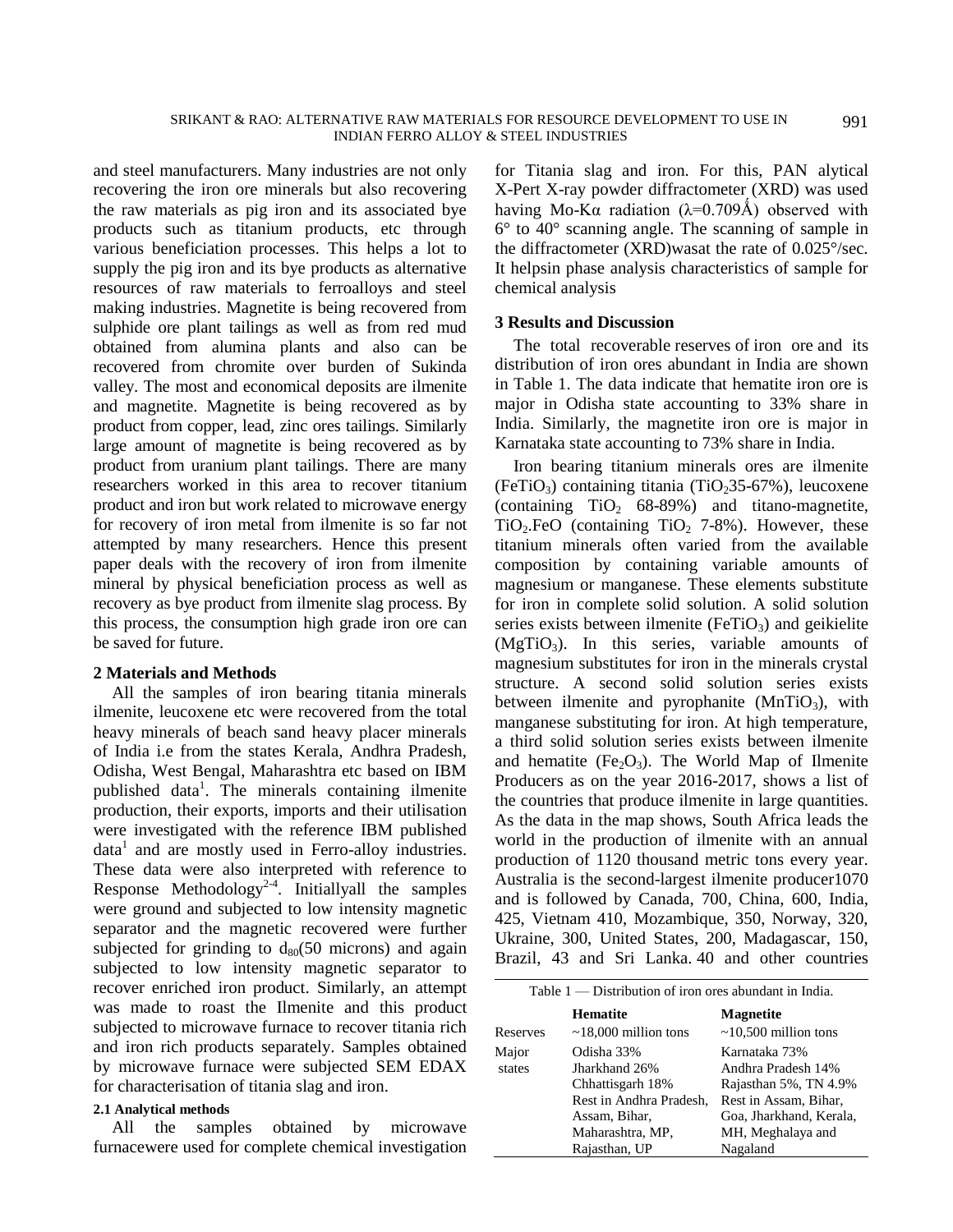produce 35 thousand metric tons respectively. Reported consumption of titanium in the form of ferrotitanium and scrap in steel and other alloys was 6,090 metric tons, a 3% increase from the 1993 level. Carbon, stainless, and heat-resisting steels were the largest end use categories of ferrotitanium and scrap. Total recoverable ilmenite deposits are accounting from all states of India is 348.22 million metric tons<sup>5-8</sup>. The distribution of beach sand and inland placer minerals deposits identified so far along the coastline and inland placers and total resources established of India are given in Table 2. It is observed that the ilmenite resources as on today are accounting to 38.22 million metric tons and leucoxene is accounting

for 17.93 million metric tons, which is accounting for total 56.15 million metric tons of iron bearing titanium minerals. On average if it is calculated for 50% in the whole resources, it is accounting to around 28 million metric tons of iron is available which can be recovered as by product of titania pigments. Production of ilmenite from coastal lines of India and its exports, imports and consumption in ferro alloy industries of India is given in Table 3. The data studied analysed by using response surface methodology to understand the status of exports, imports and consumption of ilmenite with resource and production data from the year 2009 to 2014 are shown in Fig. 1 which reveals that the consumption for Ferro alloy industries is almost

| Table 2 — Placer heavy mineral reserves of India <sup>1</sup> |                                              |                                                |                          |  |  |
|---------------------------------------------------------------|----------------------------------------------|------------------------------------------------|--------------------------|--|--|
| <b>State</b>                                                  | Category of Reserves                         | Iron bearing minerals<br>(million metric tons) |                          |  |  |
|                                                               |                                              | <b>Ilmenite</b>                                | Leucoxene                |  |  |
| Kerala (a) Beach Sand                                         | Sub Total of indicated and inferred reserves | 89.58                                          | 4.31                     |  |  |
| (b) Lake & Sea bed                                            | Sub Total of indicated and inferred reserves | 9.93                                           | 0.07                     |  |  |
| Tamil Nadu (a) Beach Sand                                     | Sub Total of indicated and inferred reserves | 17.37                                          | 0.60                     |  |  |
| (b) Inland Placer Teri Sand                                   | Sub Total of indicated and inferred reserves | 80.34                                          | 3.98                     |  |  |
| Andhra Pradesh Beach Sand                                     | Sub Total of indicated and inferred reserves | 100.10                                         | 2.95                     |  |  |
| Odisha, Beach Sand                                            | Sub Total of indicated and inferred reserves | 45.05                                          | 0.04                     |  |  |
| Maharashtra, Beach Sand                                       | Sub Total of indicated and inferred reserves | 3.04                                           | 0.84                     |  |  |
| West Bengal, Inland Placer                                    | Sub Total of indicated and inferred reserves | 2.08                                           | $\overline{\phantom{a}}$ |  |  |
| Bihar, Inland Placer                                          | Sub Total of indicated and inferred reserves | 0.74                                           | $\overline{\phantom{a}}$ |  |  |
| Grand Total                                                   |                                              | 348.22                                         | 17.93                    |  |  |

Table  $3$  — Ilmenite production, exports, imports, consumption, export and import values<sup>1</sup>.

|      | Input      |         |                              | Output                           |            |            |
|------|------------|---------|------------------------------|----------------------------------|------------|------------|
| Year | Production | Export  | Consumption for ferro alloys | Consumption for other industries | Export,    | Import     |
|      | (Tons)     | Tons)   | (Tons)                       | (Tons)                           | Value(Rs.) | value(Rs.) |
| 2009 | 713605     | 463625  | 300                          | 208600                           | 2506478    | 68649      |
| 2010 | 663217     | 1019268 | 300                          | 189600                           | 5451218    | 287449     |
| 2011 | 718612     | 879522  | 300                          | 190200                           | 11499101   | 389054     |
| 2012 | 738524     | 79175   | 400                          | 188400                           | 14158888   | 1403236    |
| 2013 | 721959     | 686264  | 300                          | 188300                           | 8731824    | 1091737    |
| 2014 | 640878     | 775192  | 300                          | 200000                           | 6956324    | 408590     |



Fig. 1 — Surface response values for exports, imports and consumption for ferro alloys by ilmenite.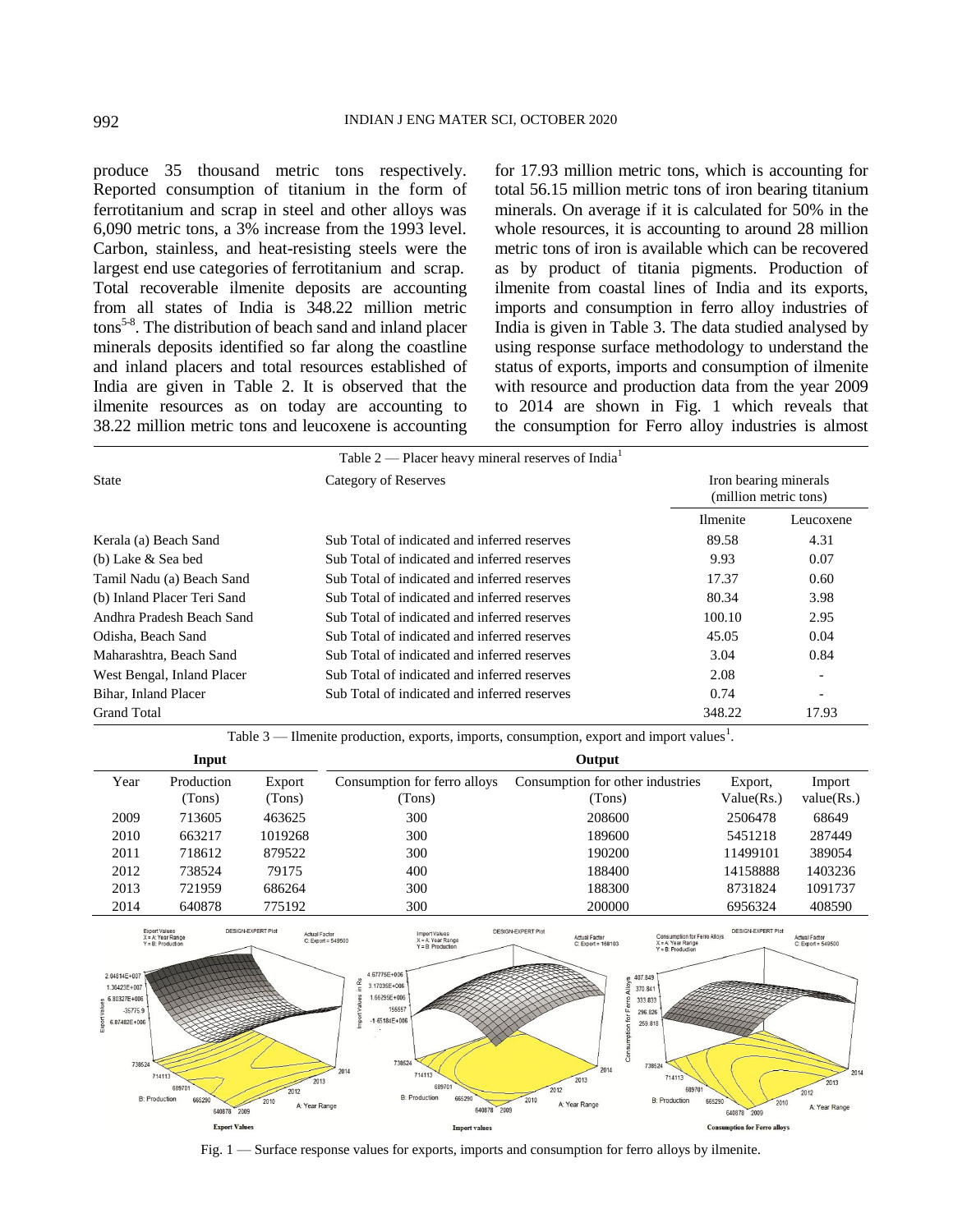constant because sufficient iron ore, chromite and manganese are available for Ferro alloy industries.

#### **3.1 Recovery of magnetite from ilmenite**

Typical low grade ilmenite ore containing 11.1%  $TiO<sub>2</sub>$  and 71.4% Fe<sub>2</sub>O<sub>3</sub> as shown in Table 4 is subjected grinding to  $d_{80}$  passing 50 micron size and subjected to low intensity magnetic separator [LIMS] at 0.2T magnetic intensity for recovery of magnetite from ilmenite. The magnetic fraction further subjected to grinding to achieve  $d_{80}$  passing 50 microns and the product subjected to LIMS for recovery of magnetite. The results are given in Table 5 indicate that on continuous grinding followed by magnetic separation on recovery of iron values from alluvial sand containing titania magnetite reveal that the magnetic (I) obtained from the rougher LIMS contain 87.3%  $Fe<sub>2</sub>O<sub>3</sub>$  with 67.4% yield and 81% recovery from a feed containing 72.4% Fe<sub>2</sub>O<sub>3</sub>. The magnetic  $(I)$ ground and subjected to cleaner LIMS, by which a magnetic (II)product obtained, contain  $89.2\%$  Fe<sub>2</sub>O<sub>3</sub> with 97.0% yield and 89.2% recovery from a feed containing  $87.3\%$  Fe<sub>2</sub>O<sub>3</sub>. The end product obtained is analysed for complete chemical analysis and the data are shown in Table  $6^9$ . However, the data shown in Table 6 reveal that this product can be used in the pellet feed for steel making after suitable blending with high grade iron ore fines

## **3.2 Titania slag and pig iron from ilmenite**

The mineral ilmenite when reacts with carbon in microwave sintering furnace, reaches at a temperature of around 1250 ºC ,solid state reduction of oxides of iron and titanium takes place according to the following reactions $10-12$ 

$$
Fe2O3+C \rightarrow 2FeO+CO
$$
 ... (1)

$$
\text{FeO} + \text{C} \rightarrow \text{Fe} + \text{CO} \tag{2}
$$

$$
2TiO2 + C \rightarrow Ti2O3 + CO \qquad \qquad \dots (3)
$$

During high temperature (around 1550 –1650 ºC), the charged sample composed of ilmenite and carbon first melts and the reduction of oxides of iron and titanium proceeds with generation of metallic iron and titania slag with varying concentrations of FeO (10–20%),  $Ti<sub>2</sub>O<sub>3</sub>$  and  $TiO<sub>2</sub>$ . The graphical representation for production of  $TiO<sub>2</sub>$  and pig iron from ilmenite using microwave energy<sup>10</sup> is shown in Fig. 2. As shown in Fig. 2, the process of using microwave heating of ilmenite reveals that the titania slag contains  $83.3\%$  TiO<sub>2</sub> as shown in Fig. 3 based on the SEM/EDAX and pig iron contains 96.42% FeO as shown in Fig. 4. The XRD data as shown in Fig. 5 also clearly shows the presence of  $TiO<sub>2</sub>$  and pig iron which contains metallic iron and iron oxide. These products are perfectly suitable for Ferro alloy and steel industrial applications.

| Table 4 — Chemical analysis of recovery of magnetite sample [in Wt. %].                              |                                                                                                                                   |                                  |                    |                  |                     |         |                                  |           |
|------------------------------------------------------------------------------------------------------|-----------------------------------------------------------------------------------------------------------------------------------|----------------------------------|--------------------|------------------|---------------------|---------|----------------------------------|-----------|
| Fe <sub>2</sub> O <sub>3</sub>                                                                       | FeO                                                                                                                               | Fe [total]                       | TiO <sub>2</sub>   | SiO <sub>2</sub> | $Al_2O_3$           | CaO     | MgO                              | $P_2O_5$  |
| 71.4                                                                                                 | 20.0                                                                                                                              | 50.0                             | 11.1               | 8.2              | 7.5                 | 0.6     | 0.5                              | 0.4       |
|                                                                                                      | Table 5 — Results of continuous grinding followed by magnetic separation on recovery of iron values from alluvial sand containing |                                  |                    |                  |                     |         |                                  |           |
|                                                                                                      |                                                                                                                                   |                                  | titania magnetite. |                  |                     |         |                                  |           |
|                                                                                                      | <b>Rougher LIMS</b>                                                                                                               |                                  |                    |                  | <b>Cleaner LIMS</b> |         |                                  |           |
| Parameters                                                                                           | Weight%                                                                                                                           | Fe <sub>2</sub> O <sub>3</sub> % | Recovery%          | Parameters       |                     | Weight% | Fe <sub>2</sub> O <sub>3</sub> % | Recovery% |
| Magnetic -I                                                                                          | 67.4                                                                                                                              | 87.3                             | 81.0               | Magnetic -II     |                     | 97.0    | 89.2                             | 99.0      |
| Non magnetics                                                                                        | 32.6                                                                                                                              | 41.6                             | 19.0               | Non magnetics    |                     | 3.0     | 25.9                             | 1.0       |
| Total                                                                                                | 100.0                                                                                                                             | 72.4                             | 100.0              | Total            |                     | 100.0   | 87.3                             | 100.0     |
| Table 6 — Complete chemical analysis of the enriched ore product; 65.4 % yield (LIMS, 0.2 T); in Wt% |                                                                                                                                   |                                  |                    |                  |                     |         |                                  |           |
| Fe <sub>2</sub> O <sub>3</sub>                                                                       | FeO                                                                                                                               | Fe [total]                       | TiO <sub>2</sub>   | SiO <sub>2</sub> | $Al_2O_3$           | CaO     | MgO                              | $P_2O_5$  |
| 89.20                                                                                                | 3.3                                                                                                                               | 62.7                             | 5.1                | 0.4              | 0.9                 | 0.4     | 5.1                              | 0.2       |
| <b>Ilmenite</b><br>TiO <sub>2</sub> rich slag<br><b>Microwave Sintering Furnace</b>                  |                                                                                                                                   |                                  |                    |                  |                     |         |                                  |           |
|                                                                                                      |                                                                                                                                   |                                  |                    |                  |                     |         |                                  |           |
|                                                                                                      |                                                                                                                                   |                                  |                    |                  |                     |         |                                  |           |
| Pig iron                                                                                             |                                                                                                                                   |                                  |                    |                  |                     |         |                                  |           |
|                                                                                                      |                                                                                                                                   |                                  |                    |                  |                     |         |                                  |           |
|                                                                                                      |                                                                                                                                   |                                  |                    |                  |                     |         |                                  |           |
|                                                                                                      |                                                                                                                                   |                                  |                    |                  |                     |         |                                  |           |
|                                                                                                      | JEDL SET 20.0%V<br>$280x \times 1$<br>×120                                                                                        |                                  |                    |                  |                     |         |                                  |           |

Fig. 2 — Production of TiO<sub>2</sub> and pig iron from ilmenite using microwave heating<sup>10</sup>.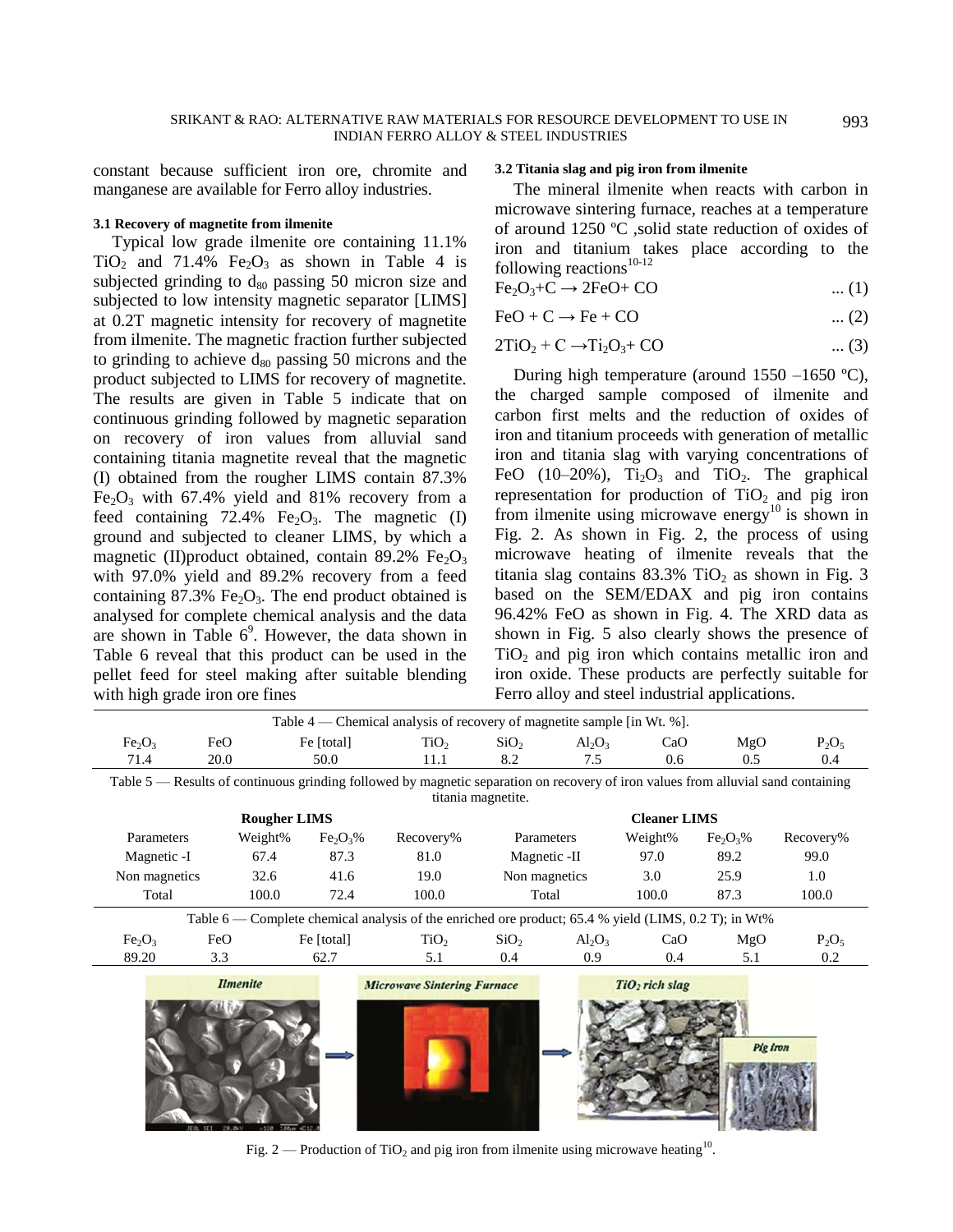#### 994 INDIAN J ENG MATER SCI, OCTOBER 2020



Fig. 3 — (a) SEM of titania rich slag sample, Image mappings of (b) Carbon (c) Titanium (d) Iron and (e) SEM - EDAX of titania rich slag sample.





Fig. 4 — Formation of iron and SEM- EDAX data of ilmenite minerals after heated in microwave heating.



Fig. 5 — XRD pattern formed after the microwave reduction of oxidized ilmenite minerals in microwave furnace which shows the formation of iron components and titanium product.

## **4 Conclusions**

In order to conserve high grade iron ores, the placer ilmenite mineral is one of the best alternative minerals for iron ores in India. It is observed that the ilmenite resources in India, as on today are accounting to 38.22million metric tons and leucoxene is accounting for 17.93 million metric tons. On average if it is calculated for 50% in the whole resources, it is accounting to around 28 million metric tons of iron is available which can be recovered as by product of